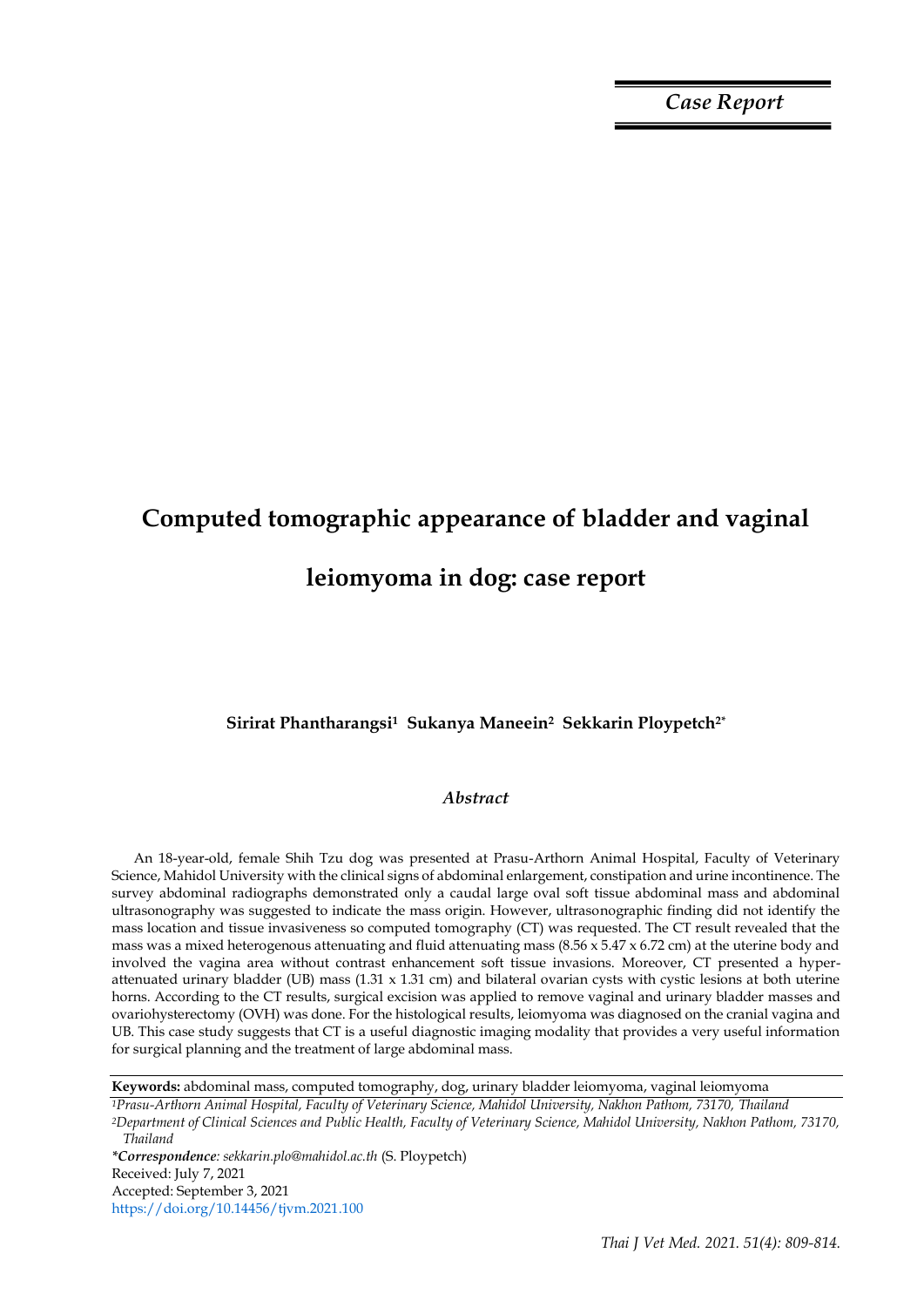## *Introduction*

Leiomyoma is a benign smooth muscle tumor which arises in the muscles of many organs (Klein, 2001). In dogs, leiomyoma is the most common tumor of the digestive tract but this tumor can also affect the female reproductive tract, especially the vagina and vulva, accounting for 85% of all tumors in the vagina and vulva (Susaneck, 1981; Weijer and Hart, 1983). Leiomyomas may arise from the muscular layer of the urinary bladder (UB) that are rare in dogs, approximately for 0.5 to 1% of all neoplasia in dogs (Pamucku, 1984). Several studies have reported vaginal leiomyoma which has appeared to be ovarian steroid hormone induced (Dow, 1959; Alexander and Lennox, 1961; Klein, 2001). Therefore, this tumor is usually found with ovarian follicular cysts, endometrial hyperplasia and mammary neoplasia and occasionally presented in older dogs (10-11-year-old) (Ahuja *et al*., 2017; Karunakaran *et al*., 2019). The treatment of choice is surgical resection of vaginal leiomyoma (Lee *et al*., 2014). According to the intrapelvic location and vascularity of the vagina, radiographs and ultrasound are difficult to diagnosis for the mass position and surgical treatment plan

(Kang and Holmberg, 1983). The purpose of this report was to demonstrate the feasibility of CT in indicating the vaginal leiomyoma.

### *Case description*

An 18-year-old, female Shih Tzu dog was presented at Prasu-Arthorn Animal Hospital, Faculty of Veterinary Science, Mahidol University with the clinical signs of abdominal enlargement, constipation and urine incontinence. A clinical examination revealed that the dog was depressed and had abdominal cramps. Vaginal discharge was not present. The diagnostic results included complete blood count (CBC), serum biochemical profile, coagulation profile and blood pressure results which were normal. Then, abdominal radiographs (Brivo DR-F, GE Healthcare, USA) were performed to indicate the soft tissue caudal abdominal mass and the result demonstrated an 8.5 x 5.4 cm, caudal large oval soft tissue abdominal mass without bone involvement (Fig. 1). Ultrasonographic examination (LOGIQ P6, GE Healthcare, USA) showed a 9 x 5.5 cm mix-echogenic mass at the ventral part of the urinary bladder (UB) or uterine body (Fig. 2).



**Figure 1** The abdominal radiographs showed soft tissue density mass, well-circumscribed at the caudal abdomen (asterisk), which caused abdominal enlargement and constipation.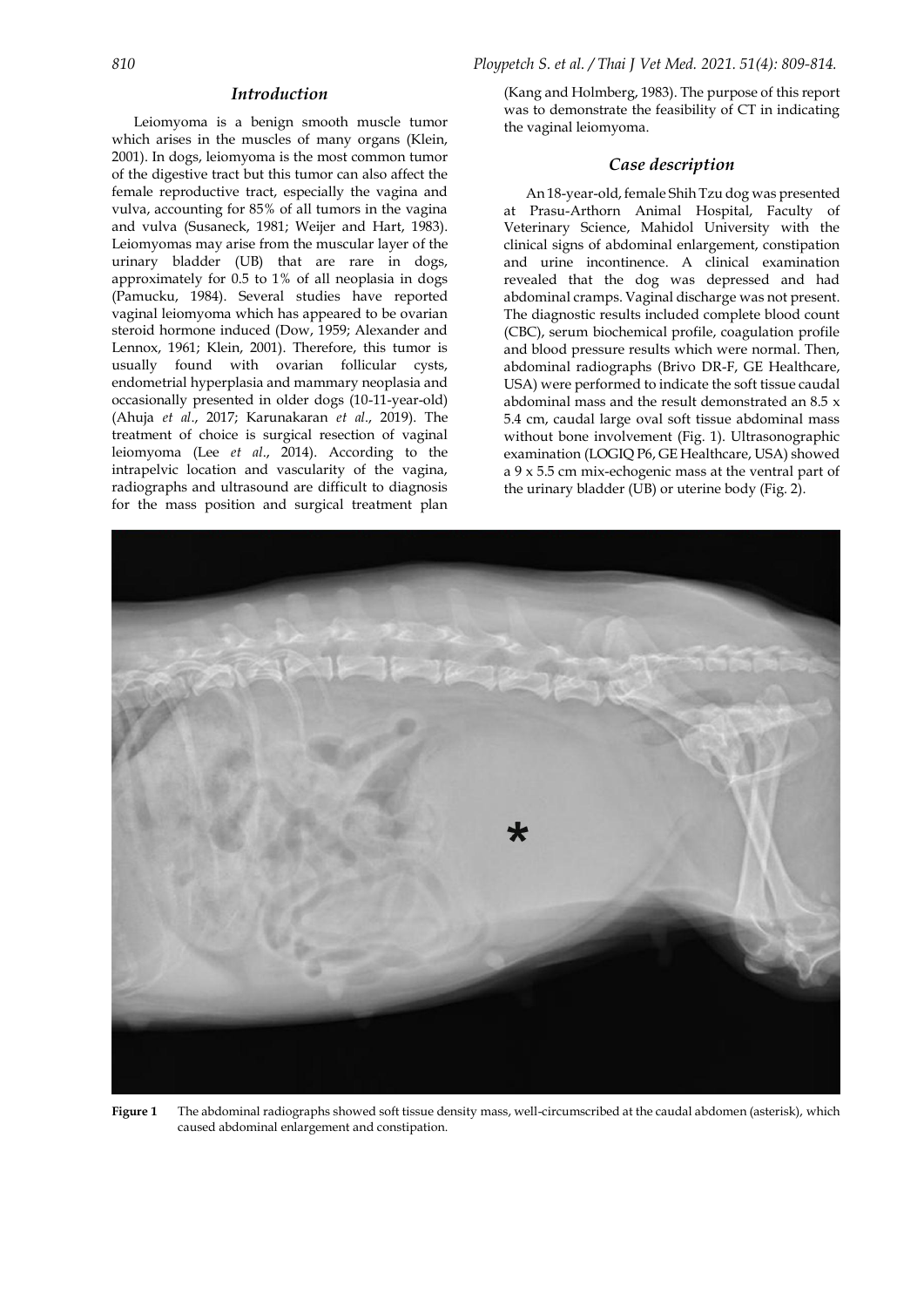

**Figure 2** The abdominal ultrasonography showed anechoic urine (small volume) and found a mix-echogenic mass diameter 9x6 cm at dorsal part of UB.

According to the difficultly in diagnosing where the organ originated, the dog was generally anesthetized for CT scanning of the abdominal mass. The dog's position used for the CT was sternal recumbency, using the 64-slice multiple detector computed tomography (MDCT) unit with a slice thickness of 1.25 mm, a pitch of 0.53 at 120 kV and 250 mA (Optima CT660 64 Slice, GE Healthcare, USA). The field of view was set to cover the thoracic and abdominal area. The iodinated contrast medium (600 mgI/kg; iohexol, Omnipaque®) were injected intravenously to enhance CT images using the automatic MDCT injector (2 mL/second). The extent of enhancement illustrated the bilateral ovarian cysts with contrast-enhanced uterine horns consistent with a few cystic lesions at both uterine horns. A large and well-defined with mixed heterogenous attenuating and fluid attenuating mass  $(8.56 \times 5.47 \times 6.72 \text{ cm})$ , without contrast enhancement, was located in the uterine body that extended into the cervix, vagina and vulva area resulting in descending colon compression (Fig 3). A thickening urinary bladder wall with a welldefined hyper-attenuated mass  $(1.31 \times 1.31 \text{ cm})$  was presented at the dorsal part of the urinary bladder wall (Fig 3).

For surgical procedures, premedication was with midazolam (0.2 mg/kg; F. Hoffmann -La Roche Ltd Basel, Switzerland) combined with an analgesic using morphine (0.3 mg/kg; M&H Manufacturing Co., LTD, Thailand) intramuscularly and generalized anesthesia with propofol (5 mg/kg; B.Braun Melsungen AG, Germany) was intravascularly administered for induction. The patient was intubated and maintained with sevoflurane (Baxter Healthcare of Puerto Rico, USA). An intravenous prophylaxis antibiotic using amoxycillin/clavulanic acid (20 mg/kg; Siam Bheasach Co Ltd, Bangkok, TH) and subcutaneous anti-inflammatory using carprofen (2.2 mg/kg;

Rimadyl®, Pfizer Thailand Ltd., Bangkok, Thailand) were administered. The patient was positioned in dorsal recumbency and the surgical site was prepared with aseptic technique. According to the imaging diagnosis, the differential diagnosis could be uterine, cervix or vaginal masses. Caudal midline exploratory laparotomy and ovariohysterectomy (OVH) were performed. An intraluminal mass of cranial vagina size 10 x 7 cm was observed and remove by colpotomy (Fig 4). The vagina was closed in one layer with a continuous glyconate suture (Monosyn®, 3-0 metrio, Spain). Cystotomy was performed to remove the UB mass (Fig 4). Stay sutures was placed at the apex and neck of UB using glyconate suture (Monosyn®, 4-0 metrio, Spain), approximately 2 cm incision with a scalpel blade. According to UB mass attached near the ureteral opening, the intraluminal mass was an excisional biopsy with submucosal layer of UB. UB submucosal layer and UB wall were closed in single layer apposition with a continuous glyconate suture (Monosyn®, 4-0 metrio, Spain). The linea alba, subcutis and skin were closed routinely with single layer appositional patterns. In addition to the administration of the intramuscular analgesic with morphine sulphate, 2.2 mg/kg carprofen was given for postoperative analgesia and amoxycillin/clavulanic acid (20 mg/kg; Clavamox®, Zoetis Thailand Ltd., Bangkok, Thailand) was given to prevent bacterial infection. Foley's catheter (8Fr/Ch; Well Lead Medical Co., Ltd, China) was placed to drain urine from the bladder. Based on the histological examination, the vaginal and UB mass were confirmed to be a leiomyoma (Fig 5a and 5b).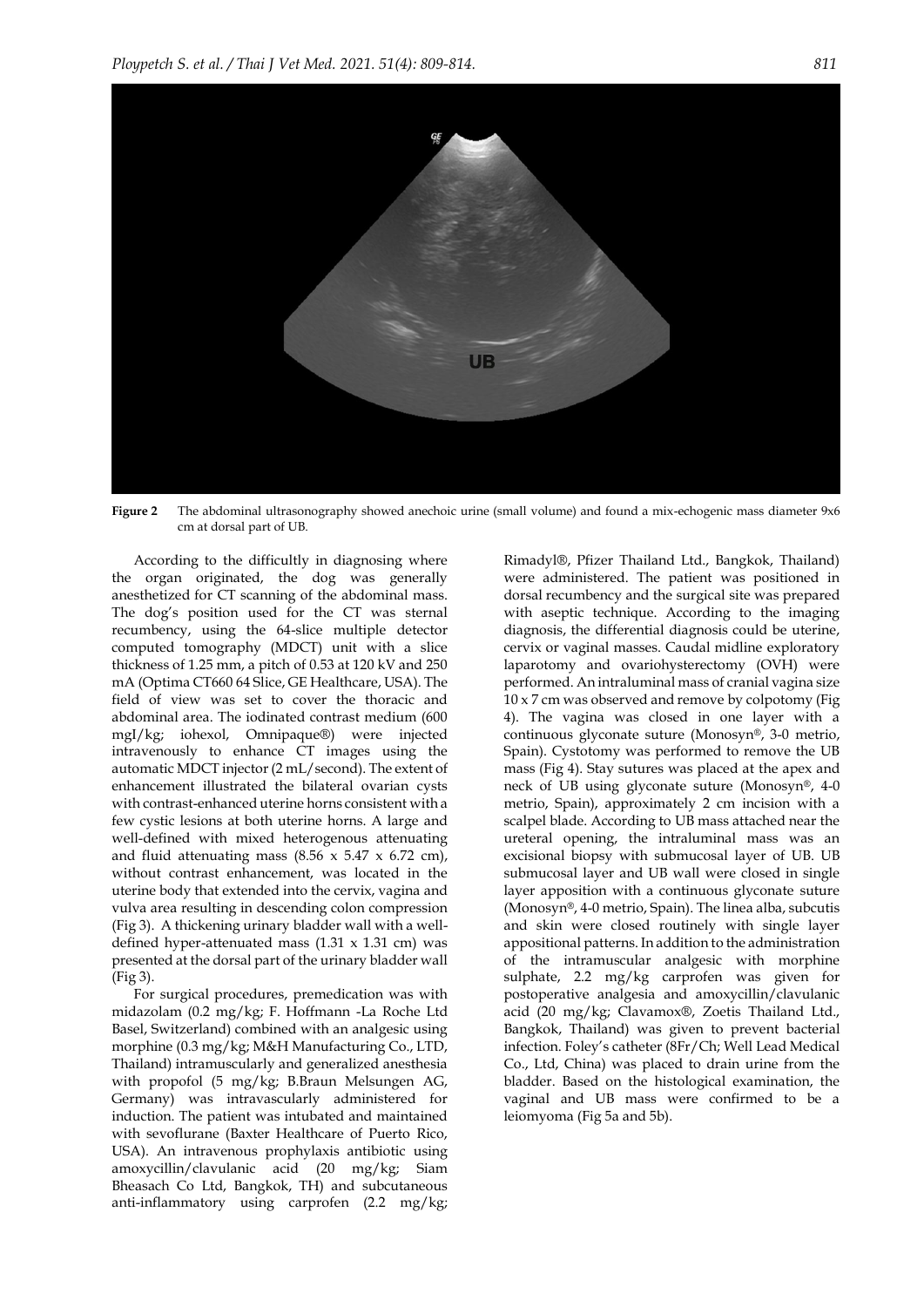

**Figure 3** The axial (a) and sagittal plane (b) of computer tomographs (CT) presented a large soft tissue mass (asterisk) with mixed heterogenous attenuating and fluid attenuating mass at the caudal abdominal area and a small soft tissue mass at the urinary bladder (arrow).



**Figure 4** Mass at the urinary bladder (A): Oval shape, diameter 1.5 x 1.5 cm. Mass at the cranial vagina (B): Oval shaped, diameter 10 x 7 cm.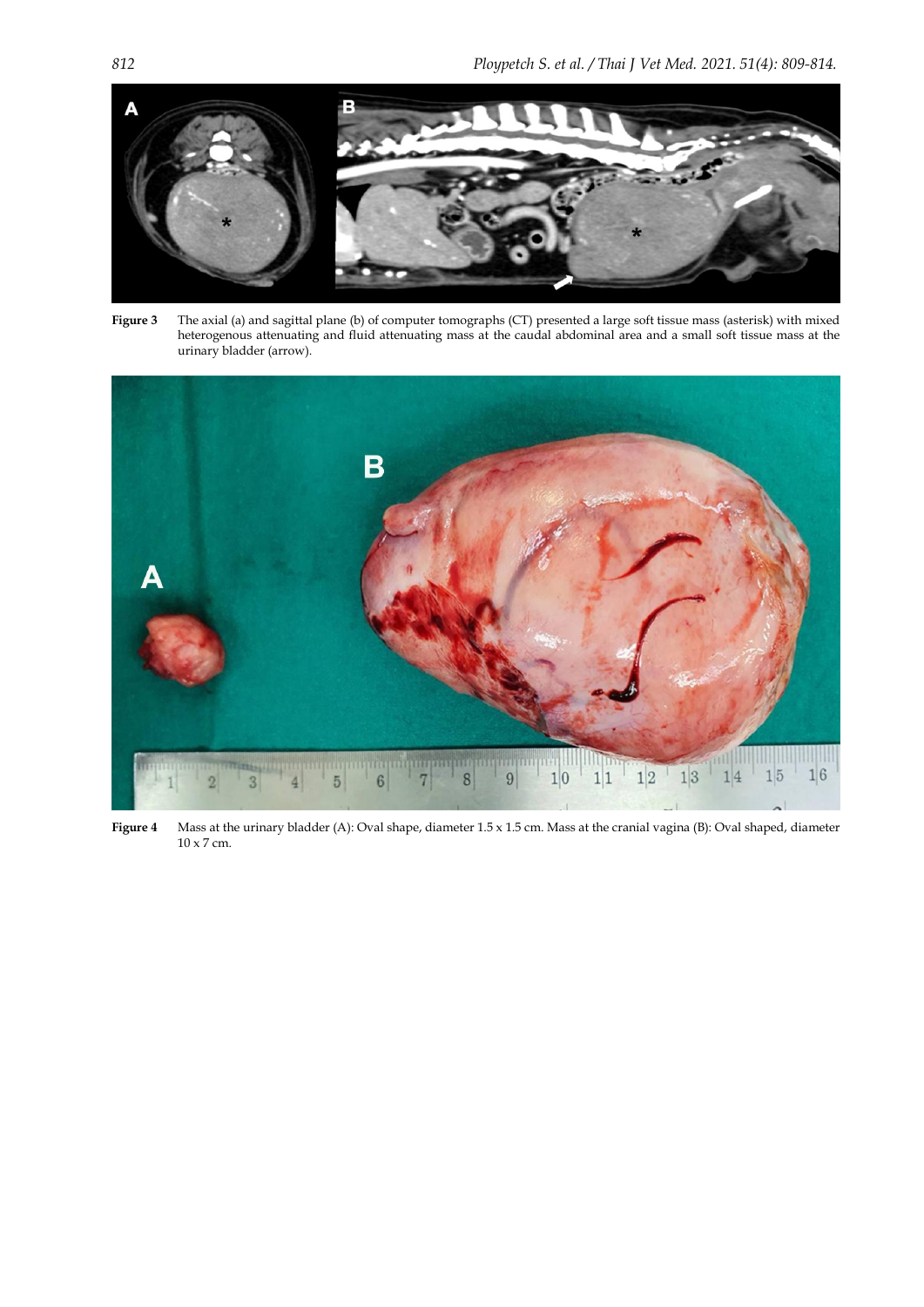

**Figure 5** A submitted specimen collected from the urinary bladder revealed masses well-circumscribed which were composed of unencapsulated pleomorphic cells in deep muscular layer. H&E 100x (A). Tissue sample submitted from vaginal area (B) showed Neoplastic cells that were spindle to fusiform eosinophilic cytoplasm with occasionally intracytoplasmic vacuolation and multifocally fibrous tissue infiltration. H&E 200x (B).

#### *Discussion*

After the operation, the patient recovered smoothly from anesthesia without any complications. One week after surgery, the Foley's catheter was removed. The surgical wound revealed no inflammation and healed completely after 10 days. In this study, X-rays and ultrasound indicated the extrinsic mass arising from urogenital tract but these tools could not identify the origin of mass. According to the difficulty of mass origin determination, an advanced imaging diagnostic method, CT, was performed to classify among uterine body, cervix, and vagina masses. As a previous study had reported, superior imaging diagnosis using CT vagino-urethrogram was performed to indicate and characterize the mass in the vagina, which was the object of surgical planning (Weissman *et al*., 2013). Although another case presented a limit of CT to classify mass origin among the uterine and vaginal mesenchymal neoplasm, CT was still more important to determine the location and invasiveness of neoplasia (Barozzi *et al*., 2021). From the results, the tools can promote precise preoperative diagnostic information and surgical planning.

The dogs presenting with vaginal leiomyoma and bladder leiomyoma had not previously been reported. Vaginal leiomyoma occasionally occurs in senior female dogs with ovarian follicular cysts and cystic endometrial hyperplasia which might be caused by high estrogen and progesterone secretion (Susaneck, 1981; Ahuja *et al*., 2017; Karunakaran *et al*., 2019). Another dog with a large sized vaginal mass (12.7 x 6.5 x 8.3 cm), which originated from cranial vagina to pelvic canal and owner's concern about the general anesthesia risks in old age dog. Because the dog still had a good quality of life, aglepristone and alfaprostol at 10 mg/kg were given to this bitch. However, the patient's mass did not decrease during treatment for four weeks, indicating that OVH was already effective (Ferré-Dolcet *et al*., 2020). Therefore, the conventional method of OVH and surgical management is revealed for the vaginal leiomyoma. In the current case, we performed surgical management on this bitch because its clinical symptoms, such as abdominal cramps, urinary incontinence and constipation, were interfering with her quality of life. After surgery, the patient continues to be healthy with no evidence of metastasis.

#### *Acknowledgements*

The authors would like to thank the staff from the Prasu-Arthorn Animal Hospital, Faculty of Veterinary Science, Mahidol University for data and samples.

*The authors have declared that no competing interests exist.*

## *References*

- Ahuja AK, Kumar S, Kumar A, Sobti M, and Sobti D 2017. Surgical management of vaginal leiomyoma in bitch. IJSET. 6(4): 2392-2395.
- Alexander JE, and Lennox WJ 1961. Vaginal prolapse in a bitch. Can Vet J. 2(11): 428–430.
- Barozzi MCM, Saba CF, and Gendron KP 2021. CT characteristics of uterine and vaginal mesenchymal tumours in dogs. JSAP. 62(4): 293-299.
- Dow C 1959. The cystic hyperplasia-pyometra complex in the bitch. J Comp Pathol. 69: 237–250.
- Ferré-Dolcet L, Romagnoli S, Banzato T, Cavicchioli L, Maggio RD, Cattai A, Berlanda M, Schrank M,